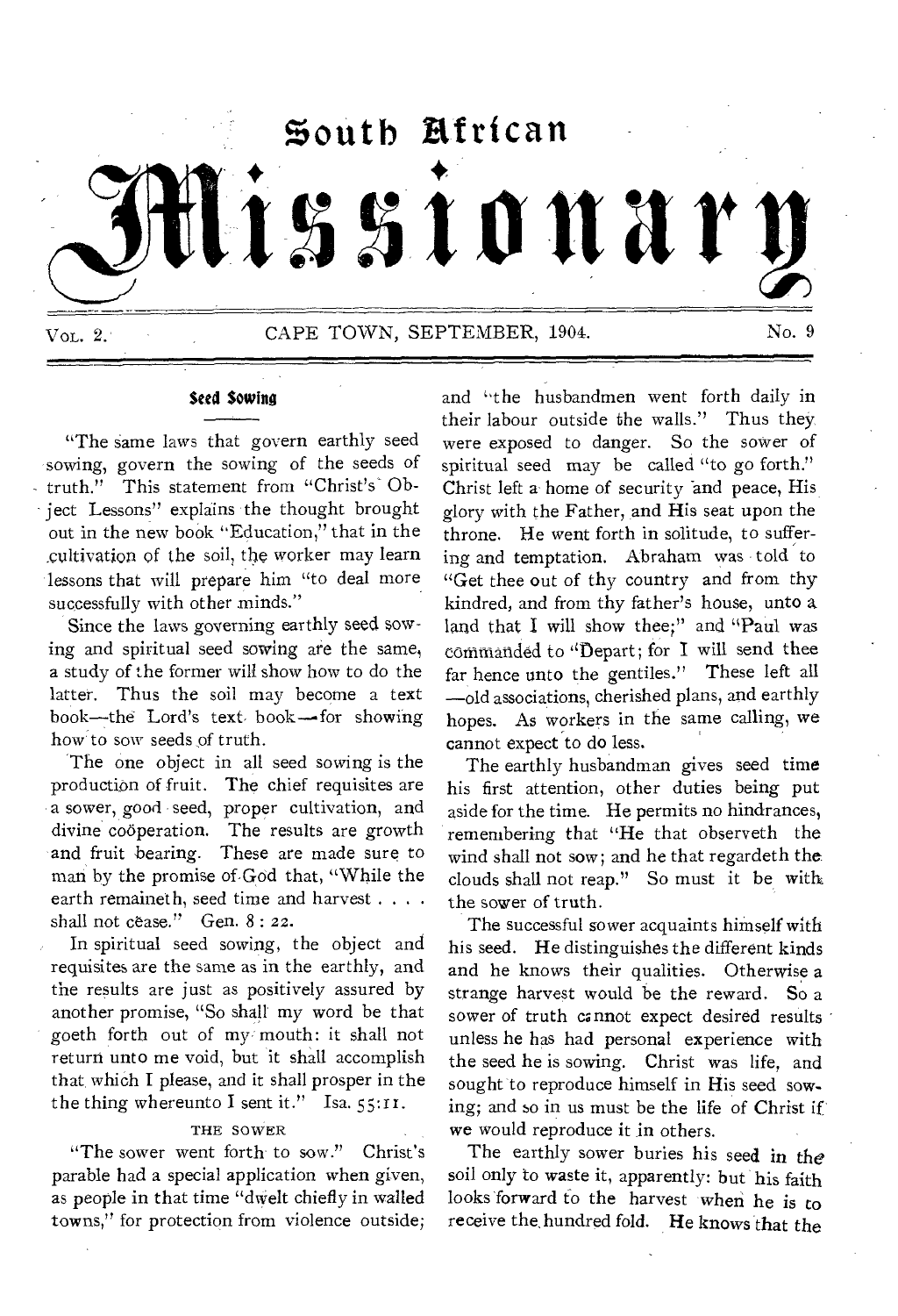death of one seed will result in the life of many. The same is true in Christian work. The sower's efforts often seem wasted. He appears to be throwing away life and capabilities, but all will be returned with increase manyfold. Seed does not bring forth fruit for itself, but for the sower. Isa. *55: To.*  Thus the sower of spiritual truth should labour with the same faith, remembering the sure promise that my word "shall not return unto me void."

#### THE SEED

"Every seed brings forth fruit after its kind." Good seed contains a principle of life implanted by God. "In it the life of the plant is enfolded." The good seed of truth is the Word of life, and it, too, contains life. John 6 : 63. The life in the Word *is* the same as the life in the seed, and under favourable circumstances will reproduce itself in the one as well as in the other. "In every command and in every promise of the Word of God is the power, the very life of God, by which the command may be fulfilled and the promise realised." Every promise of faith has in it the power to develop faith, if that promise be received with good soil in the heart, and be properly cultivated. So with every other promise. In each one is a life principle having power to reproduce itself, each seed bearing fruit after its kind.

Christ recognised this life-giving principle, and when called upon to answer the many questions brought to Him, He would say,  $"$ It is written," "What saith the Scripture?" "How readest thou ?." Never once did He refer to the writings or theories of men ; and so the disciples could say, "Did not our heart burn within us . . . while He opened to us the Scriptures ?" He sowed seed containing life, and this life was recognised and felt by his hearers. It brought forth life. Not so with the Pharisees. They, too, sowed seed, but it was seed destitute of life. In place of the living word, they gave their own words and those of other men ; but in them was no life, and so they could not reproduce life. God's Word only is the living word. It

gave life to all things in the beginning, and still reproduces itself in all living things and in the hearts of men.

As in the rabbinical schools of Christ's time, so in the popular schools and churches of to-day. The living word is set aside for human words and theories, which, being dead in themselves, only serve to pollute the moral atmosphere with the poisonous odours of doubt, skepticism, and infidelity. Christ's favourite theme was the "paternal tenderness and abundant grace of God." To illustrate it, He made use of nature as usual, directing His hearers' attention to the Father's care for the lilies of the field, and for the grass "which to-day is, and to-morrow is cast into the oven," afterward assuring them that "if God so clothe the grass . . . shall he not much more clothe you ? "

Such was the seed Christ sowed, and we are told to sow the same ; to teach the requirements of the law, the life and character of Christ,—His self-denial, humiliation, and death, His resurrection and ascension, his intercession, and the promise of his return to take us to Himself. We are to teach the people that they are to be saved, not by Christ's death alone, but by possessing His life and character. The living word must end all controversy, and be the foundation of our faith. Such is the good seed, and with it we are to "sow beside all waters."

EVA MILLER HANKINS.

#### **Medical Missionary Work.**

I am glad to address to our brethren and sisters a few words upon this-important topic. I take it for granted that all are interested, as every enthusiastic member of the church prays and works for the spread of the truth, and medical missionary work is certainly an important branch of the message. A splendid work was begun and maintained for severalyears in this field. For various reasons the work has lapsed and many of the workers scattered. But let no one look back, saying the work was an utter failure. Sacrifices were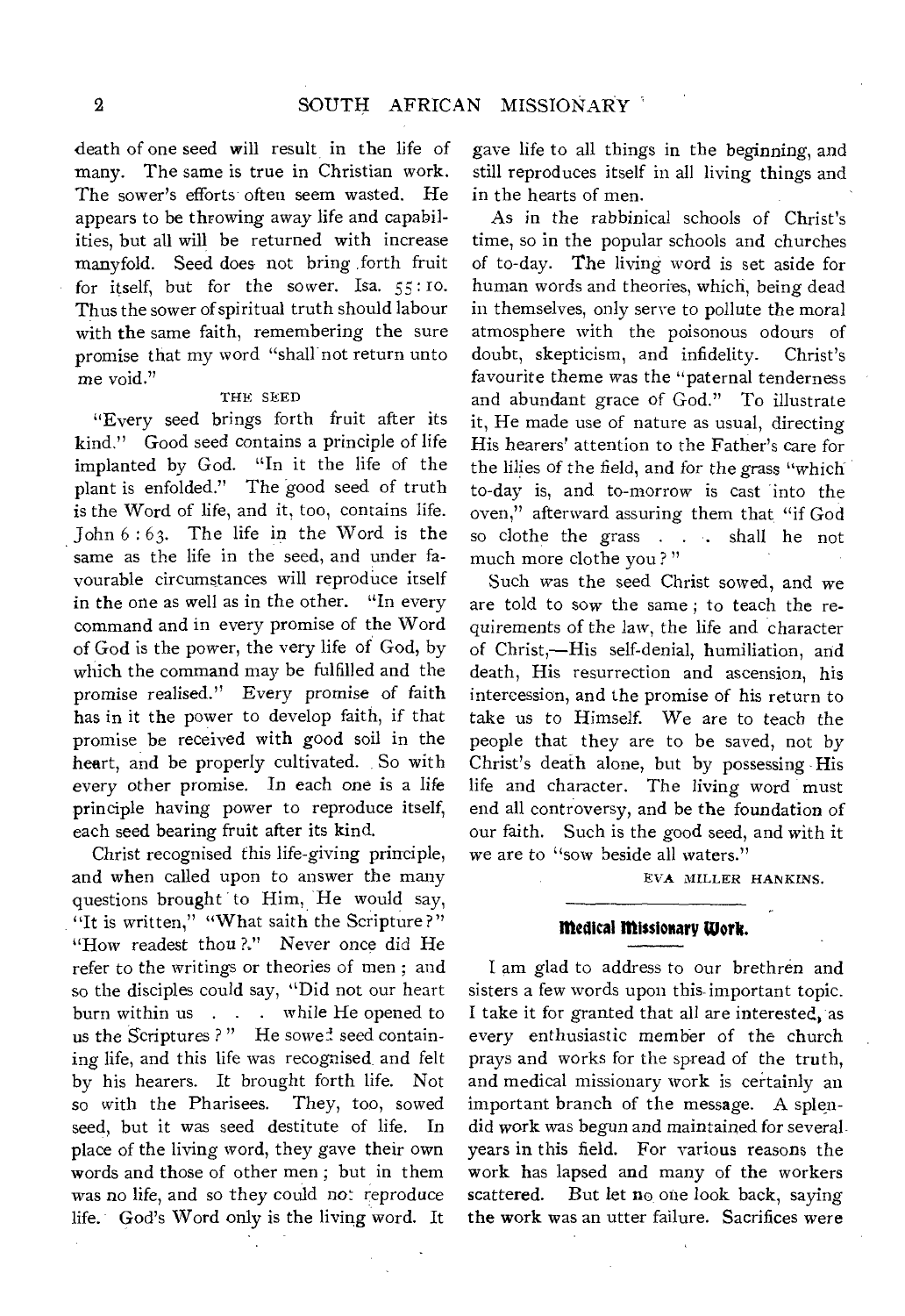made, hard work was bestowed, earnest prayer was offered, God's blessing was added, and fruit must have been the result. Seeds of truth then sown have yielded a harvest and will continue to do so. Many grateful patients are still ready to stand up and call our health principles "blessed" because of help and blessing received through the application of these principles in the past, and an encouraging feature to us now is that there are thousands of sick and suffering who will in the future come to rejoice in these principles as soon as they have an opportunity of contact with them.

No one will question the need of medical missionary work in this country, universally<br>known, as the "Dark, Continent." Aside known as the "Dark Continent." from the English and Dutch population, who are in crying need of rational principles of living to guide them in health and disease, think of the native population so grossly ignorant of their bodies and the real cause of disease, and most of whom are the victims of the superstitious, ignorant, and cruel native " medicine man." What can limit the possibilities of the medical missionary amongst this class?

God has entrusted us with a grand and glorious gospel for soul and body. How are we discharging the responsibility which a knowledge of this truth imposes upon us ? The sick and suffering of this land are reaching out their hands for just such help as those having a knowledge of this gospel-health message can give. Shall they appeal in vain ? Let none excuse themselves from responsibility in spreading a knowledge of the prinicples for any reason. Some may feel there is so little they can do that it is not worth the effort. Let such remember that so simple and easy a thing as giving a cup of cold water is worthy of mention in our Bible and a blessing connected with it. It is the simple things of every day life our neighbours need help upon. In eating and drinking many of them are unconsciously laying the foundation for future trouble and a few helpful suggestions will generally be most thankfully received and

when followed will avoid many an ache and pain. And it is the very simplicity of our principles that appeals to many. A fomentation is a very simple thing to give. Anyone can learn in five minutes to do it. Yet there is no more effective agent in the world for relieving pain than the fomentation. I have known good sisters in the church to be called many times "blessed" by a grateful community because they went about in a humble way seeking out the sick, relieving their pains and suffering by such simple means as any one could quickly learn. These good "mothers in Israel" would not be considered gifted in a literary sense nor far advanced in social attainments, but they were loved ; the truth they represented was respected, and hearts were touched that to all human appearances would not have been otherwise susceptible. God chooses the weak things to confouned the mighty. There have been infinitely more of the one talent distributed than of-the two or five and the special interest of the parable centres around the use of the one talent. Most of us must be content with a humble sphere, doing faithfully and well the little things of every day life, leaving the great things to the very few " mighty men" who are "called." The widow who cast in her two mites was the object of special recognition and commendation. " She hath done what she could" is indelibly inscribed upon the tablet of the poor Bethany woman who broke the box of ointment for the head of Jesus. This must have been recorded to be everlastingly an encouragement to those who feel their sphere of service necessarily limited but who, having knowledge of a truth that is as a fire in their bones, feel impelled to do what they can.

Just this last week has come the encouraging message : " God sends angels from heaven to cooperate with human instrumentalities in bringing encouragement and hope and joy and peace to the hearts of the sick and suffering." Could one desire a better work or more helpful associate workers? Who would ask for a more exalted privilege than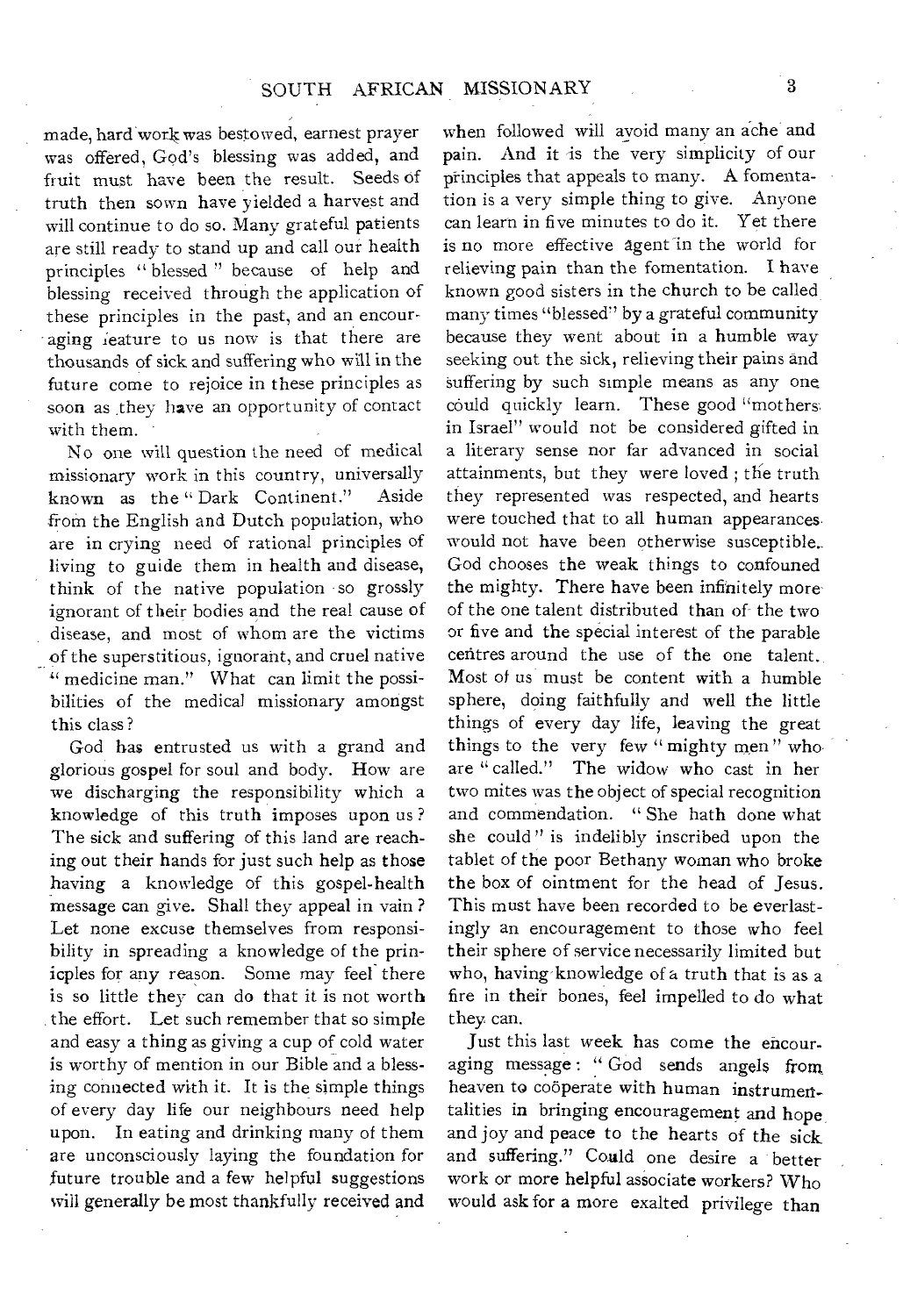a part in such a glorious scheme ? Where in the world would greater joy be fotind than in bringing into the lives of sick and suffering men and women courage and hope and joy and peace in place of discouragement, hopelessness, sorrow, and disquietude. It should not only be considered a privilege, but a duty devolving upon every member of the church to represent the whole truth. The medical missionary work has a claim upon every one. Along with the message above referred to comes this solemn appeal: "0 that those who have received light from God's word would take hold of the medical missionary lines to do all in their power-to help those in need of help."

Shall not this entreaty strike a responsive chord in the heart of every ,one connected with the work in South Africa? Shall we not arise and let the glory of 'these principles which rests upon us shine away the gross darkness of the people of this land?

We can report that success is attending the efforts at Plumstead Sanitarium. Patients are coming from different parts of the colony and gratefully acknowledge the improvement in their cases. The present prospect is that with the patients who have applied for accommodation during the next week or ten days, our little institution-will be entirely filled. We feel very thankful for this, and humbly pray that the work may be divinely guarded, that -no mistakes may be made to mar the work, and that the patients may be brought in close touch with the Divine Healer. We trust all our friends will pray and work for the success of our Sanitarium, as well as for the medical missionary work in general.

GEO. THOMASON.

#### **ne training Sthool.**

We feel sure that we have not started this work too soon. There is a *great* work yet to be done in. Africa. We are trying to work in harmony with the Lord's instructions in "Gospel Workers," pages 292-296. We must ,dislodge error from the head, in order that Bible religion may find a place in the heart. The world is full of error, and to dislodge it, we must let the light of truth shine out in its purity. To do this we must become familiar with the truth ; we must absorb the truth, and be absorbed by the truth.

" Satan has often secured the very ones whom God would qualify for places of usefulness in His work. There are many who would work if urged into service, and who would save their souls by thus working."

Brethren in South Africa, have each done our duty in encouraging young persons to qualify themselves for the Lord's work ?

The Lord says that we might have more missionaries in the field if we had secured the cooperation of every available talent." "It is essential that those be urged into the service who can speak in their mother tongue to the different nations." Where are the young men and women who can speak the native languages of this country? Are you in the place, and doing the work, that God approves? Listen ! "Young men are wanted. God calls them to missionary fields."

I wish every one would carefully study the pages referred to in "Gospel Workers."

The members of our class are getting on well with their studies. With a knowledge of the truths so dear to us, comes an increasing disire to give this' precious light to others. Some have already entered upon active work and have more than paid their way by the sale of that excellent little book, " Christ-Our Saviour."

Our expenses during August were 12/- each per week, including rent. At present we are studying the subject of Spiritualism. We see that Satan is about to wreck the world on the same doctrine by which he overthrew man in Eden, namely, "Thou shalt not surely die.'' As he controls individuals now, so he hopes ere long to control the world ; and the truth alone is to be our shield and buckler. We are endeavouring to obtain such a practical knowledge in the use of the sword of the Spirit, that we may with it slay some of the giants of Gath who are resisting the truth. *2* Tim. 3 ; 8.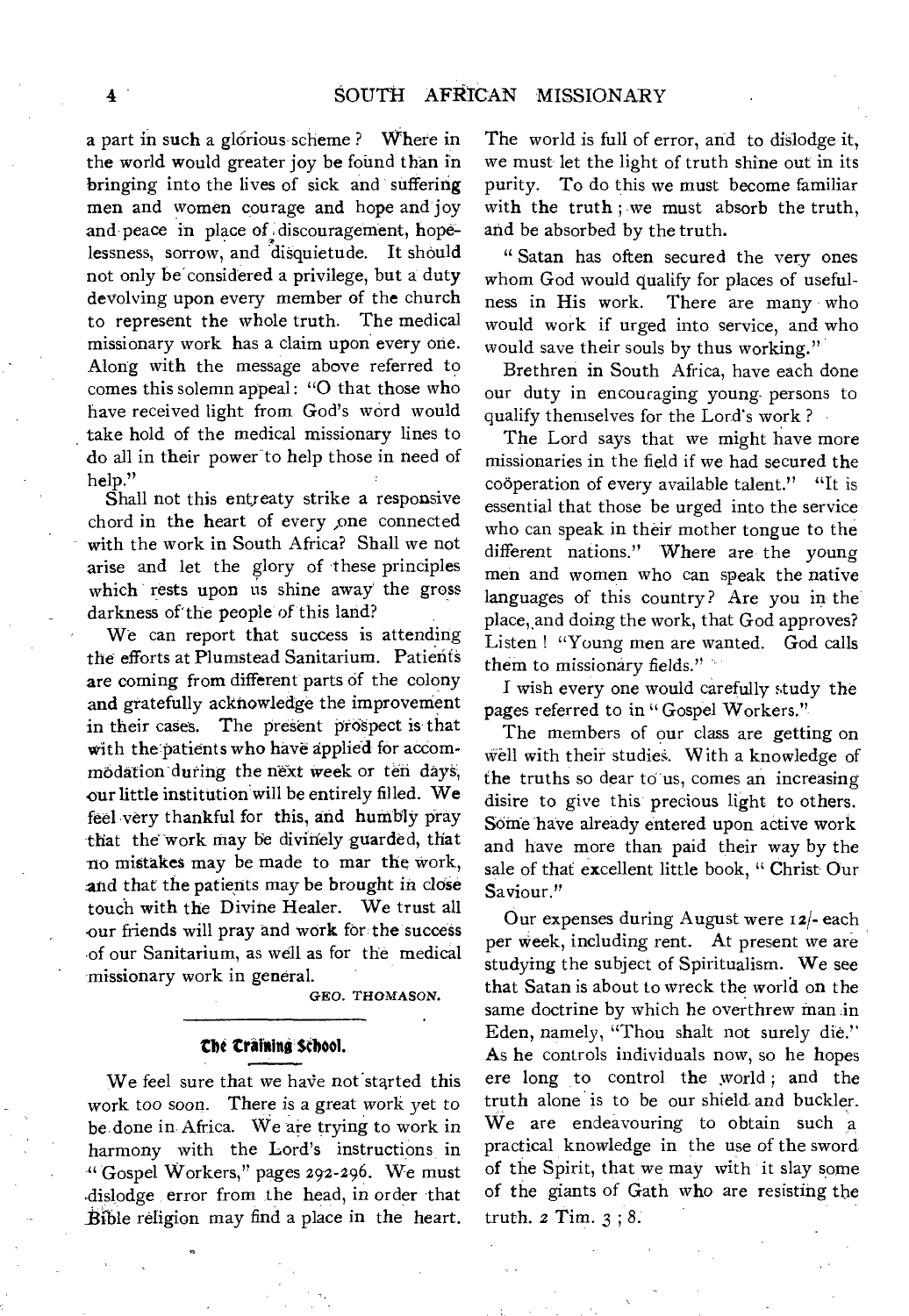Brother Tickton is now with us, and we expect three or four others soon. We are already having to enlarge our borders, the Lord is blessing our efforts, and we are hoping<br>for good results. <br>I. I. HANKINS. for good results.

#### **. An Echo from Maritzburg**

It is now six months since we came to Maritzburg, and possibly a sound from the '"sleepy hollow" might be in tune. Our methods are entirely new to the people around us ; yet we have met with exceptional support, especially as we have had to face other curative systems which have been very firmly planted in many minds here. In every instance with those who have patronised us, the Lord has helped us to demonstrate that our principles are correct.

Many in this city called our institution the "white elephant" when we opened, and quite expected to see it closed up at the end of the first month ; but we thank God that this work is not of man, and that what God plants He is able to take care of. Some of the medical men here have sent us cases, and thus, through an, unconscious influence, probably from these who have received help, we are securing their friendship, which is so valuable to us at this time. We could quote many successful cases, and in order to inspire more confidence amongst our readers in rational methods, a few might be in order.

One instance, of a young girl, who came to us with St. Vitus' dance, and was unable to hold a limb still, was after seven weeks' treatment sent out quite all right. She is to-day the picture of health. Another case, that of a gentleman who came from the hospital, having been there six months with rheumatism. He only managed to get into the house from the ricksha with great difficulty and with the help of two sticks. He left us, after one month's treatment, sufficiently well to attend his business. Another was a case of paralysis, five and one-half years' standing, with deformity, the victim of which had to be carried about. After three weeks' treatment he was able to walk with the aid of crutches. We might also mention' the case of a young man who came suffering from neuralgia. He wished to be treated according to his own lines, but we told him that we upheld certain principles that had stood the test of years, and if he liked we could help him. After getting his consent we gave him the necessary treatment, which took all the pain away, and we did not see him again for two days. When he returned to thank us, he said that when he left us he proceeded home and went to bed and slept sixteen hours, after which he felt better than he had for years. We have seen him several times since, but the neuralgia has not returned. This is where we get our courage.

We have given some six hundred treatments since we opened, but have been handicapped by having such a large building to keep up. The Lord has certainly prospered the work here, and we thank Him for it. The most valuable experience, however, is the many opportunities afforded us of speaking a word for the Master. It is really surprising to note how eager the people are to listen to the truth. I feel we have been a little too slack in the past in introducing the message, and especially so among the better classes. Our orders are to sow the seed, and the ,Lord will give the increase. Although we may not see the results at the time. Well, brethren and sisters, our courage in the work is good, and our desire is that whatever we may have lacked in the past; the Master will help us to accomplish in the future.

I. R. ARMER.

#### **Urybeld, transonal**

Since we left Cape Town, nearly two years ago, we have been tossed about from one place to another; in fact, we travelled through almost the whole of Natal Colony in our gospel wagon,' holding lantern lectures in the cities and villages and selling our literature, and have indeed had a blessed time. We read with many families, ministers, archdeacons,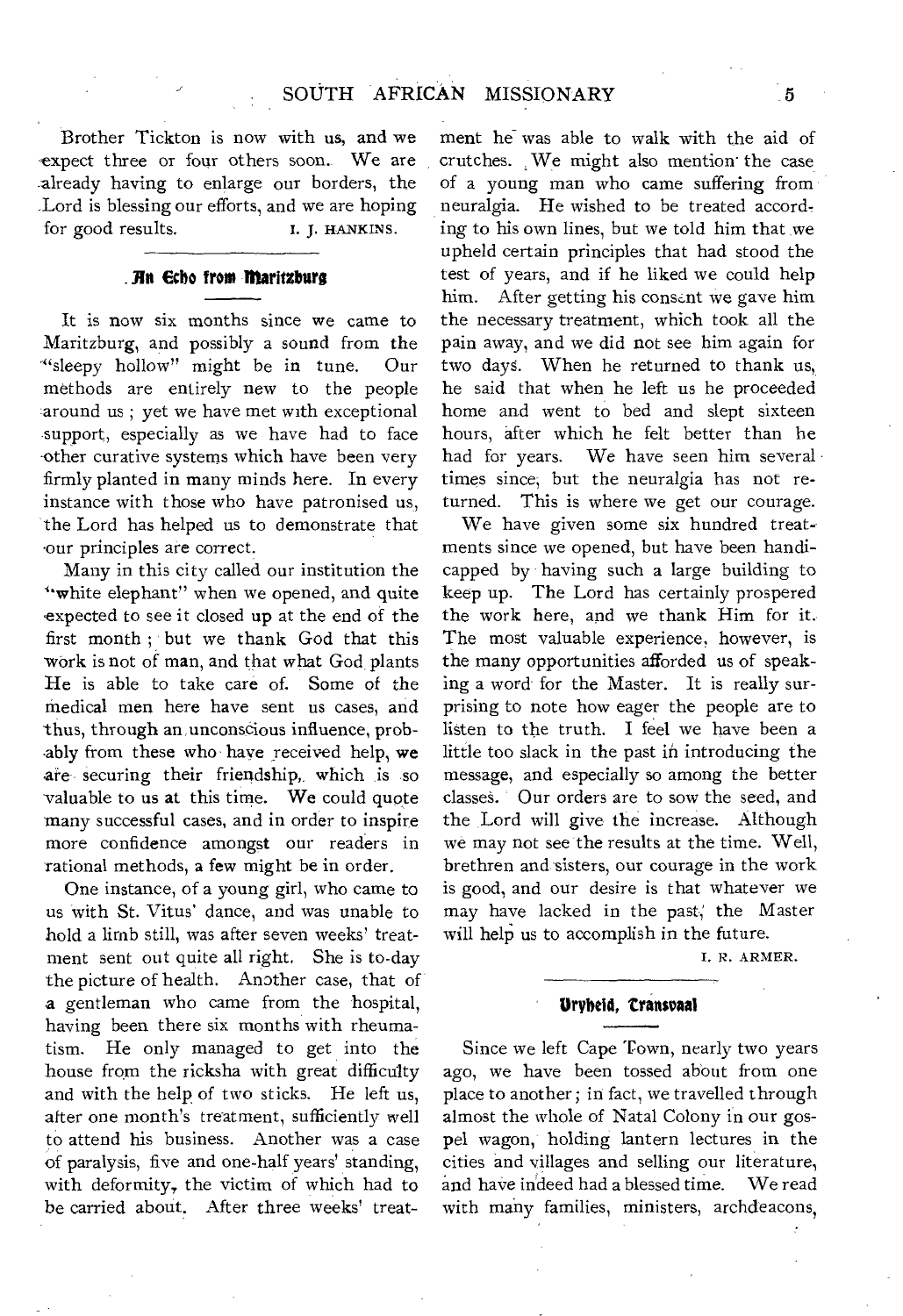etc., and have been well received by many of them, although we told them that we were Seventh Day Adventists. Many opened their churches for us, and we held services and lantern lectures and had a good time with them.

We have settled in Vryheid, in the Transvaal, and have begun to hold Bible readings with the Dutch people, and the blessed Lord has already given us souls for our labour. We have readings with quite a number of people. The D R. ministers warned the people against us, but they receive us well and open their homes to us. We can plainly see the workings of our blessed Father, and give Him all the honour. At our last Sabbath meeting eight were gathered around the throne of our heavenly Father, and the blessed spirit came very near to us all. We hope soon to have a large company of Sabbath-keepers here, as indeed quite a number of people are deeply interested. We read with these dear people in Dutch, and I am surprised how our blessed Father helps me to speak this language without much trouble.

Sister Ernst is busy instructing people in cooking and giving treatments, and is doing all in her power to spread the truth.

Your brother in the "blessed hope,"

F. C. ERNST.



#### **According to Mature.**

On my desk is a seed catalogue issued by a well known firm in Cape Town. In its perusal I noticed that it specifies certain months in which to plant seeds, and again other months when no seed should be planted. I notice, too, that the months in which to plant were spring months, and the months during which we are told that it is best not to plant are autumn months. But what has this to do with education ? " Education should follow the order of nature." In nature, God's great lesson book, is to be found the

true principles that should guide us in oureducational work. One of these lessons is that the spring is the sowing time of the year. One who neglects to plant his seed in the spring, or even delays to plant it in the proper time, is sure to find himself without a harvest. How often this figure is taken to represent one's life and it teaches this lesson that the springtime is the period allotted for the preparation of the life work.

God has ordained that the period of youth is the sowing time of one's life. If parents desire their children to reap the benefits of a well developed and cultured intellect, the seed should be sown in the proper time. Many of the young people who are sent to the College come too late in life. They have very nearly passed the time appointed for their sowing. The tree has grown almost too<br>strong to bend. School work that should School work that should have been completed years ago has now to be begun. Thus many of the youth, fifteen and sixteen years of age, are only capable of doing third and fourth standard work. To put these in higher work, work that it would be impossible for them to do, is contrary to natural growth. "Men, fathers," exclaimed Pestalozzi, "force not the faculties of your children into paths too distant before they have attained to strength by exercise." At whatever age the youth come to school to get an education, it must be according to nature. "First the blade, then the ear, after that the full corn in the ear." Building a superstructure upon a weak foundation can bring only one result.

The time to send your children to school is when they are young, in their teens. They then acquire the preliminary work in the proper time, and are thus enabled to take higher work with profit. Our third, fourth, and fifth standards at present take in\_ the majority of our youth. The sixth, seventh, and eighth have fewer still, while the upper standards contain one, two, and sometimes three pupils. God says, "Take this child and bring it up for me." As parents we have no right to deprive the child of a proper educa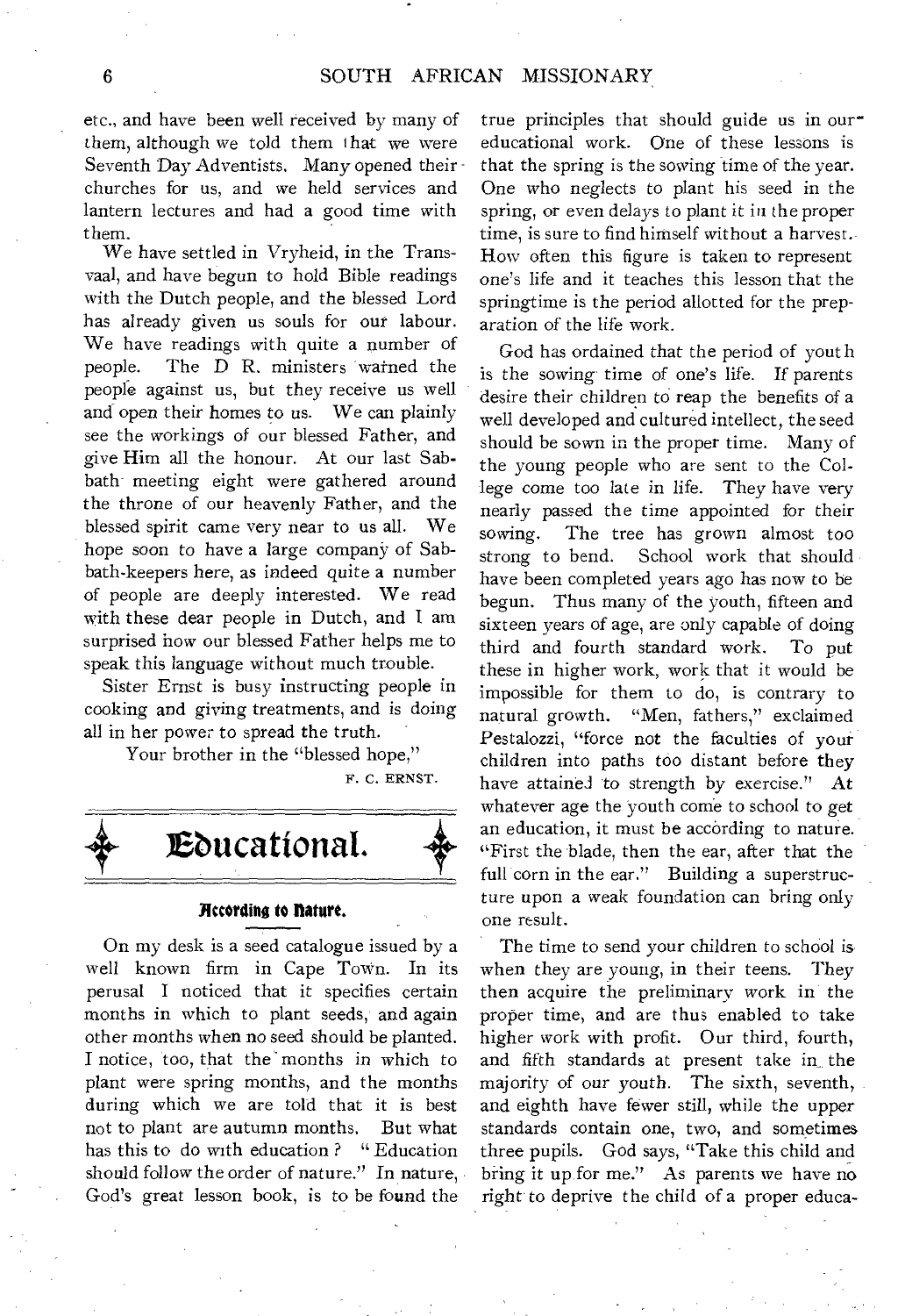tion; neither have we any right to prevent it securing that education in the proper time, the springtime of life. The Union College managers are prepared to give parents every opportunity to send their children to school. Our present school year is fast drawing to a -close It is none too early to plan for the new year. We make an earnest plea to our parents to give their children a good, sound Christian education, and give it to them in  $\mu$  the proper time. C. H. H.

#### **A Problem for Parents.**

You send your children to school, the nearest one perhaps because many times it is the most convenient. What for ?—Oh, that they might learn to read, to write and do sums. We do not want then to grow up ignorant. Quite right. But are you sure they are not using their mathematical power to cheat their school associates ? Are you sure that by being taught to read, there is the love for the pure and the beautiful in literature being implanted in their hearts? Are you sure that in their language study, it is made a power to express pure words and beautiful thoughts ? Are you sure your children are being taught the true aim in the training of the eye, the hand, the heart, and the will. Far better your children grow up with a Christian mother as a teacher than placed where seeds of doubt and infidelity are sown.

### **A Wedding**

There was to be noticed on and about the grounds of Union College, on the afternoon of September 22, signs of an unusual and smiling activity. This was accounted for later on by the gathering within the church of a goodly nnmber of friends to witness the marriage ceremony of Brother Otho Fortner, Secretary and Treasurer of the Union Conference, to Sister Cora Blodgett, late teacher of the Uitenhage church school. The sunlight, which at times during the morning had given way to tearful rain drops, smiled cheerfully down upon the bridal company. They were

led by sweet strains of music through a pathway of lilies to the altar. Elder I. J. Hankins performed the simple marriage service, adding a few simple, helpful words.

The bride was attended by Sister Ellen I, Burrill, while Brother Quentin Jubber assisted the groom. The beautiful background of lilies helped to form for the assembled company a picture they will long remember..

Following the ceremony at the church, the guests were welcomed at the Home by the College faculty, assisted by older members of the school family. The reception was held in the chapel, which skilful hands had transformed, as by magic, into a bower of beauty. There were offered, both from friends present and also from a distance, kindest wishes to the young couple who were being so pleasantly launched out upon the stream of their new life. An informal programme was fittingly opened by Brother Commin, who in a most earnest manner pronounced- upon them the blessing to be found in Num.  $6:24$ . Others followed with varied expressions of good cheer, interspersed with words of song, and also with cooling draughts from a leafy fountain in their midst.

As Mr. and Mrs. Fortner have both left home and kindred in America, many references were made of those so near by nature's ties and yet so far away. The programme was pleasantly broken by the serving of light refreshments. As the company sang to close, "Blest be the tie that binds," there seemed present in a marked degree that sweet fellowship of kindred minds,—e'en like to that above.

Mr. Fortner had been for a number of years a genial member of the College home, and the children's friend. In honour of the event they were given a gathering upon the lawn. These united with the older guests in hearty cheers at the leave taking.

From the friends, present and absent, were received many tokens of esteem which will be in future years, both useful and graceful reminders of this pleasing and happy occasion. MRS. M. E. HASKELL.